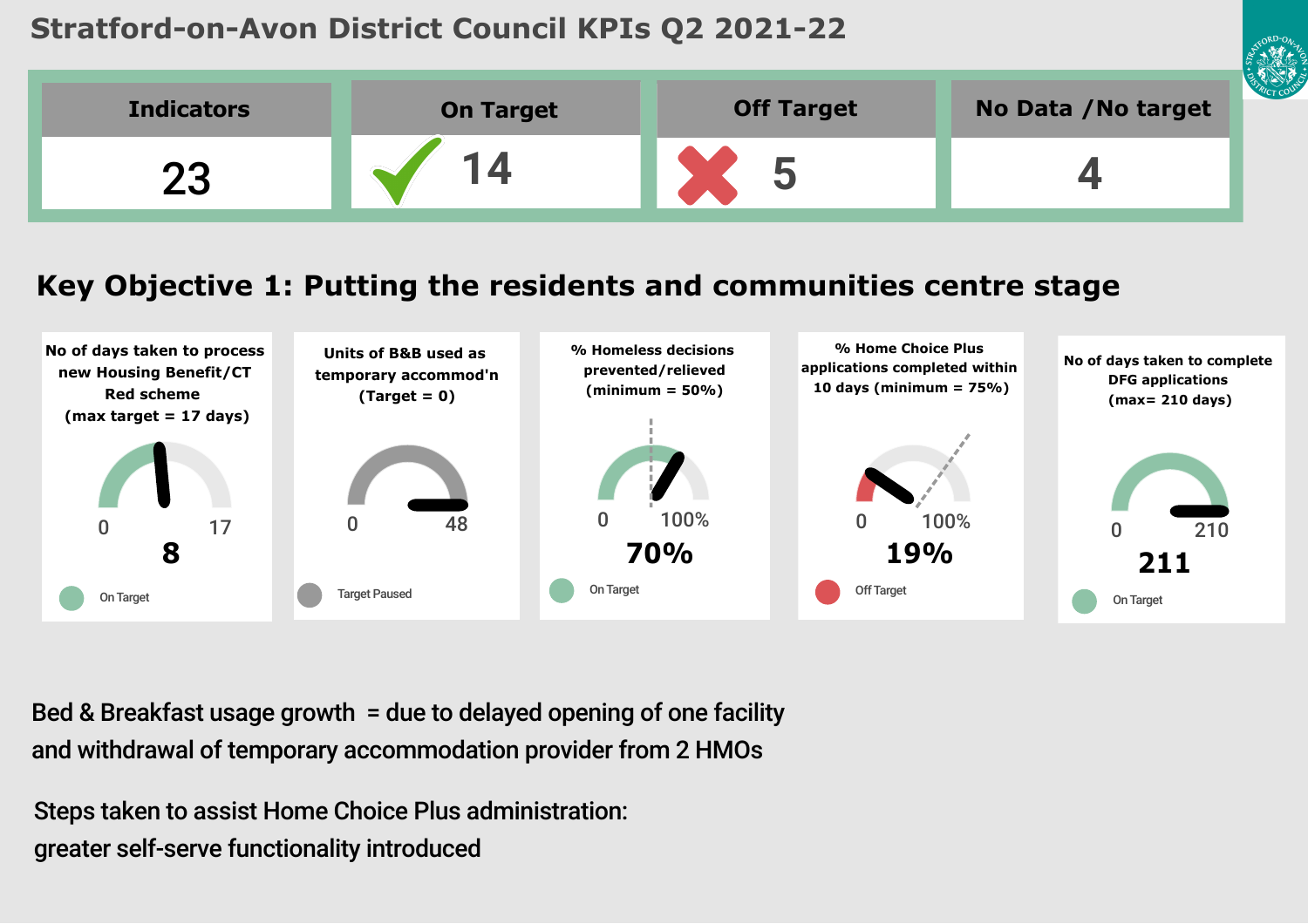## **Key Objective 2: Nurturing a thriving, innovative and flourishing local economy**



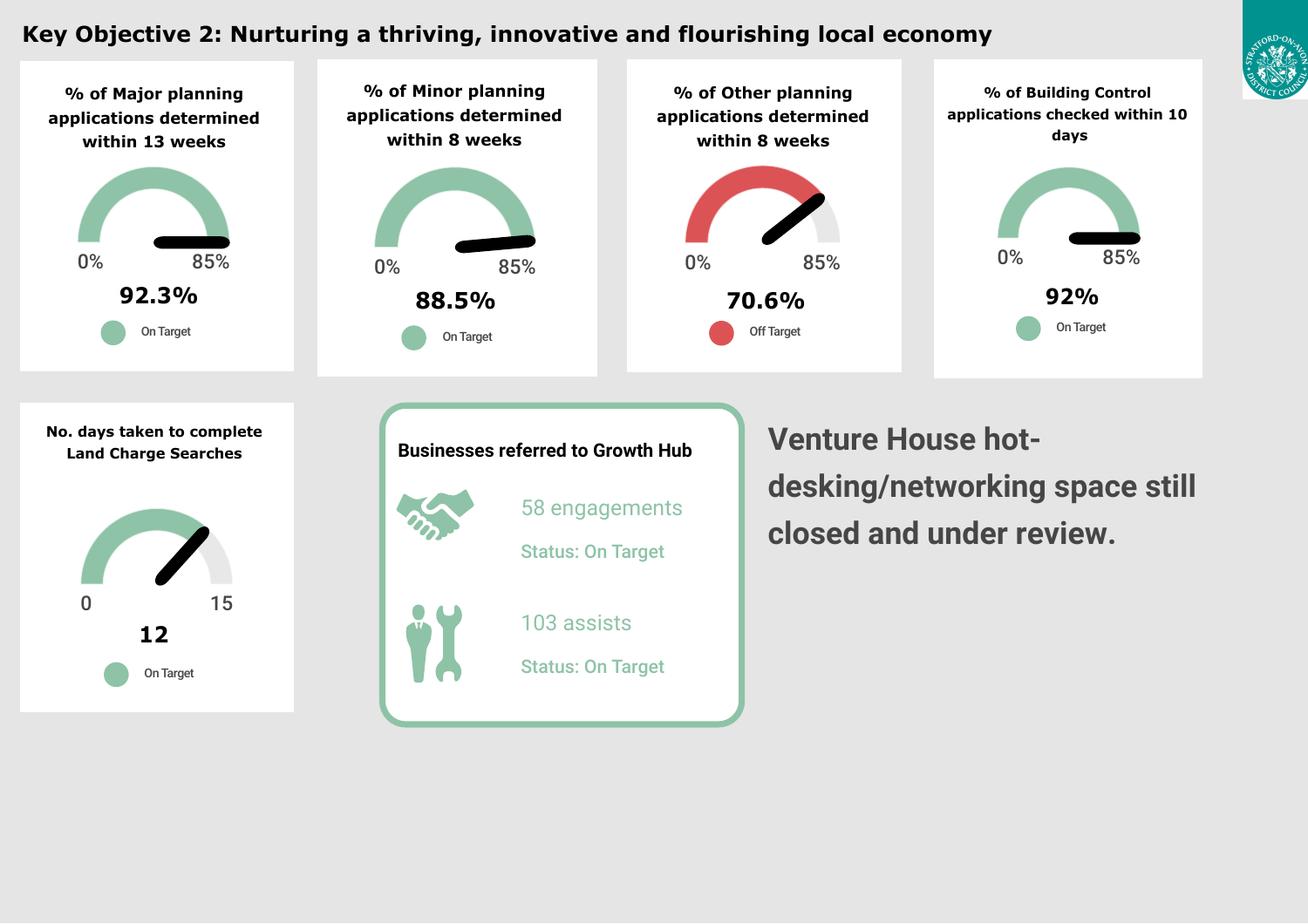### **Key Objective 3: responding to the climate change emergency**





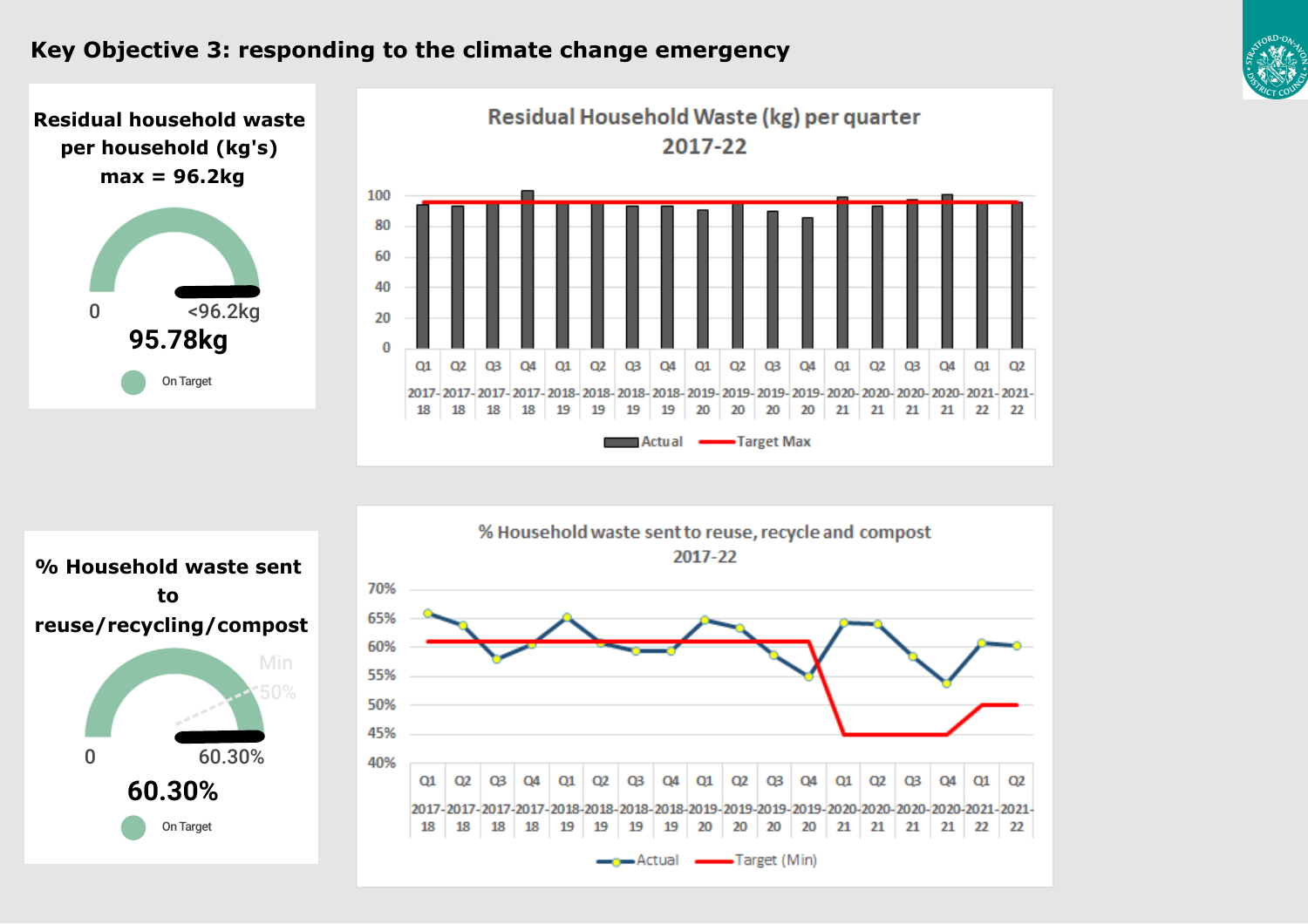# **Key Objective 4: Working on regional, national and international stages**





### **Key Objective 5: Enhancing the quality of Stratford-on-Avon District as a place**



**County lines high-risk victims process under review; KPI and target also under review.**